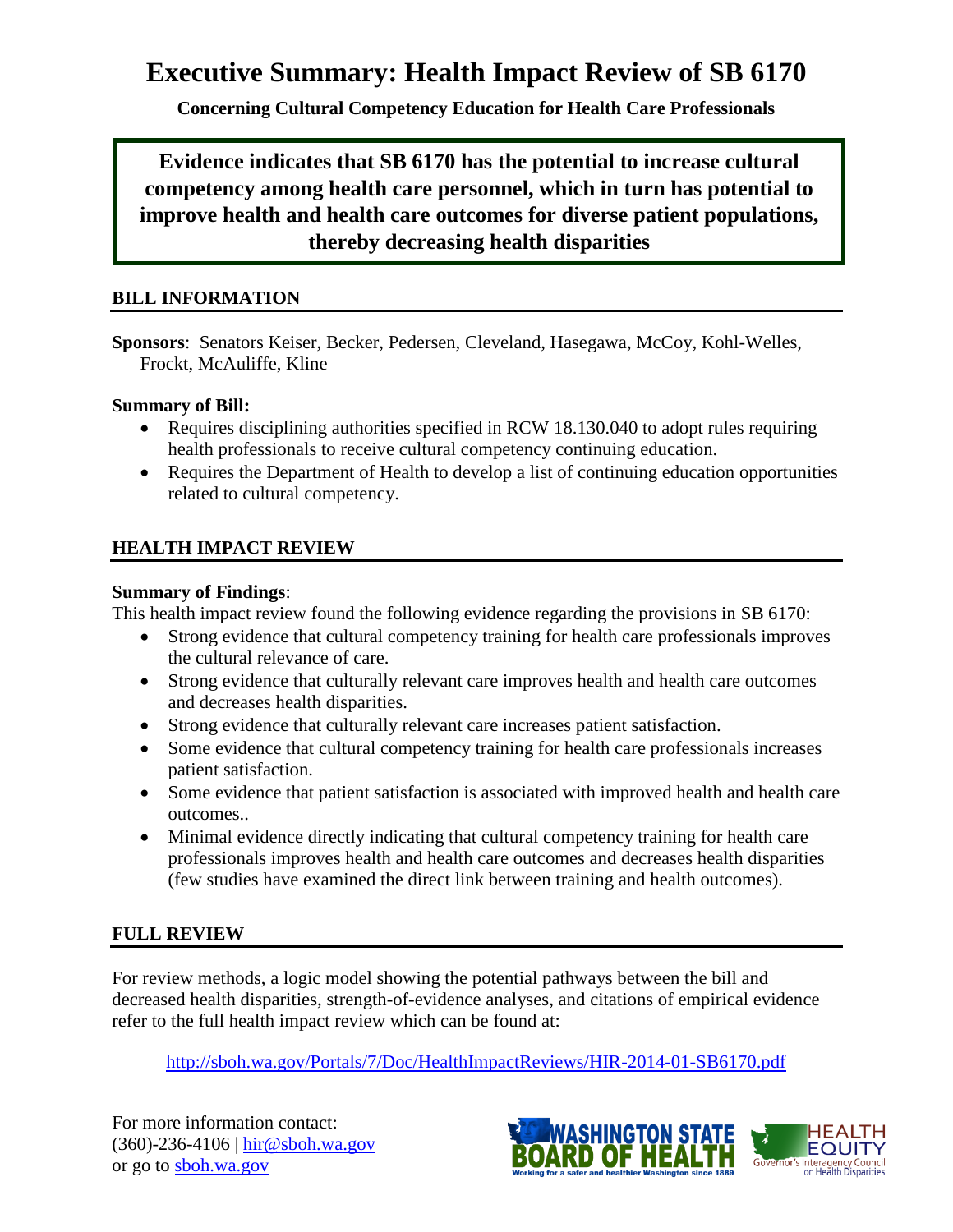# **Health Impact Review of SB 6170 Concerning Cultural Competency Education for Health Care Professionals**

## **February 3, 2014**

Author: Sierra Rotakhina Contributor/Reviewer: Christy Hoff Reviewer: Michelle Davis Reviewer: Timothy Grisham

# **Contents**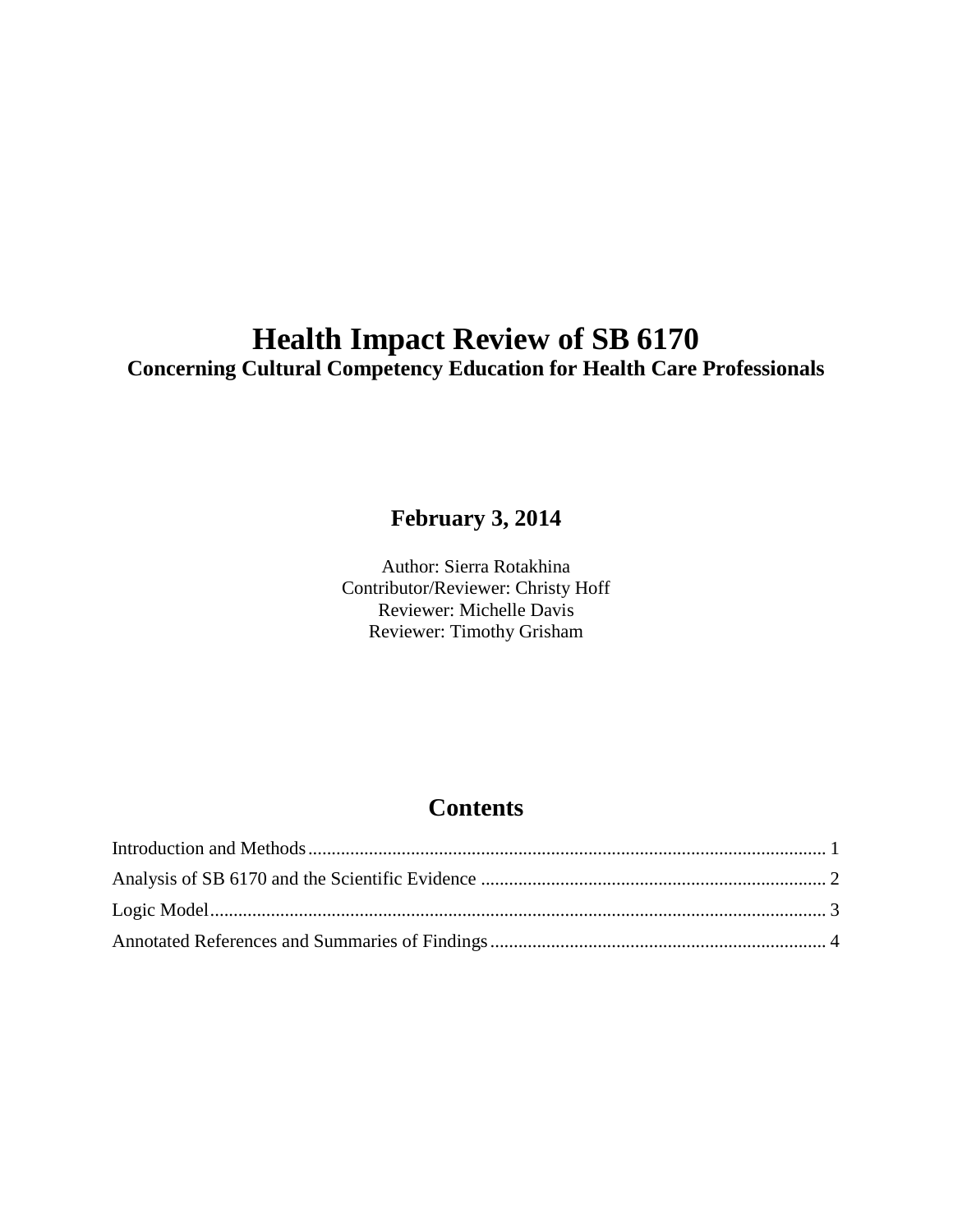## **Introduction and Methods**

<span id="page-2-0"></span>A health impact review is an analysis of how a proposed legislative or budgetary change will likely impact health and health disparities in Washington state [\(RCW 43.20.285\)](http://apps.leg.wa.gov/rcw/default.aspx?cite=43.20.285). For the purpose of this review 'health disparities' have been defined as the differences in disease, death, and other adverse health conditions that exist between populations [\(RCW 43.20.270\)](http://apps.leg.wa.gov/rcw/default.aspx?cite=43.20.270). This document provides summaries of the evidence analyzed by State Board of Health staff during the health impact review of Senate Bill 6170 [\(SB 6170\)](http://apps.leg.wa.gov/billinfo/summary.aspx?bill=6170).

Staff analyzed the content of SB 6170 and created a logic model depicting possible pathways leading from the provisions of the bill to health outcomes. Staff consulted with experts in health and health care and conducted objective reviews of the literature for each component of the pathway. Staff used databases including ERIC, PubMed, and Google Scholar to search the literature.

The following pages provide:

- A detailed analysis of the bill including a summary of the bill and a presentation of potential pathways leading from the bill to decreased health disparities.
- Annotated references with summaries of the findings for each research question.

The logic models depicting potential pathways between the bill and health impacts are presented both in text and through a logic model (Figure 1). The logic model includes information on the strength of the evidence for each relationship. The strength-of-evidence has been defined using the following criteria:

- **Minimal evidence:** the literature review yielded only one study supporting the association, *or* the literature review yielded several studies supporting the association but also some studies which found no association or a negative relationship.
- **Some evidence:** the literature review yielded several studies supporting the association, but a large body of evidence was not established.
- **Strong evidence:** the literature review yielded a large body of evidence on the relationship (a majority of which supported the association) but the body of evidence contained some contradictory findings, did not incorporate the most robust study designs or data analysis, had significant but not meaningful results, or some combination of these. Any relationship where the language of the bill explicitly indicated that the work must be evidence-based was considered a strong connection.
- **Very strong evidence:** the literature review yielded a very large body of robust evidence supporting the association with few if any contradictory findings. The evidence indicates that the scientific community largely accepts the existence of the association.

This review was subject to time constraints which allowed for only a preliminary search of the evidence so some research articles may have been missed. The annotated references are only a representation of the evidence and simply provide examples of current research. In many cases only a few review articles or meta-analyses are included in the references. One article may cite or provide analysis of dozens of other articles. Therefore the number of references included in the bibliography does not necessarily reflect the strength-of-evidence. In addition, some articles provide evidence for more than one research question so they appear more than once in the reference list.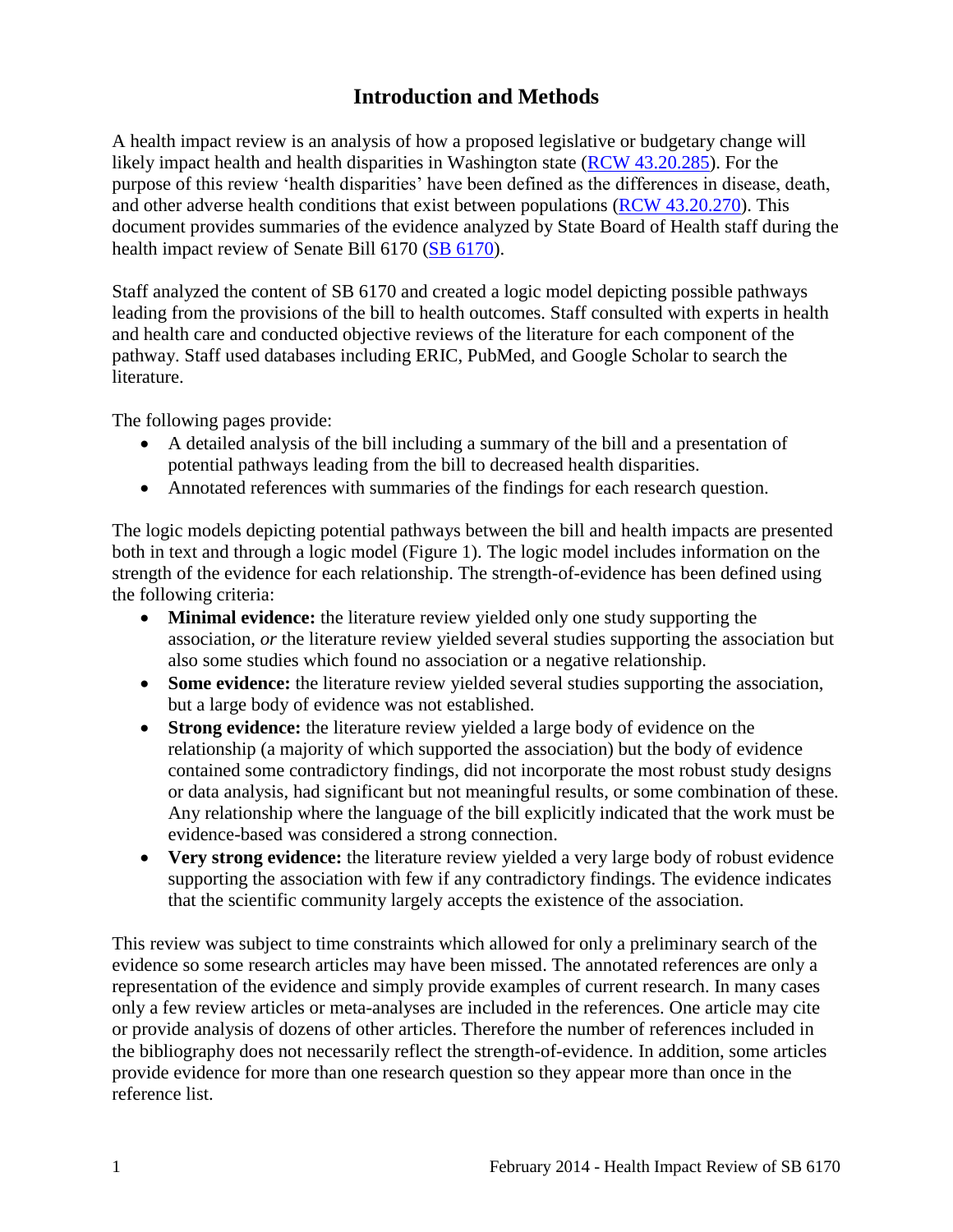### **Analysis of SB 6170 and the Scientific Evidence**

#### <span id="page-3-0"></span>*Summary of SB 6170*

By July 1, 2016, disciplining authorities specified in [RCW 18.130.040](http://apps.leg.wa.gov/rcw/default.aspx?cite=18.130.040) would be required to adopt rules requiring health care professionals governed by these authorities to receive cultural competency continuing education.

By July 1, 2015 the Department of Health (DOH) would be required to develop a list of continuing education opportunities related to cultural competency. DOH would be granted the authority to seek assistance or provide grant funding for another entity to develop this list. The opportunities must teach attitudes, knowledge, and skills that enable a provider to effectively care for patients from diverse backgrounds, including specific skills outlined in the bill.

#### *Health impact of SB 6170*

Evidence indicates that SB 6170 has the potential to increase cultural competency among health care personnel, which in turn has potential to improve health and heath care outcomes for diverse patient populations, thereby decreasing health disparities.

#### *Pathways to health impacts*

The potential pathways leading from SB 6170 to decreased health disparities are depicted in Figure 1. Recent data show that disparities both in health outcomes and in health care access and outcomes exist in Washington state.<sup>1</sup> Evidence indicates that cultural competency training for health care professionals has potential to directly increase the ability of health care professionals to deliver culturally relevant care,  $2-9$  increase patient satisfaction among diverse patient populations,10-12 and improve health and health care outcomes for this patient population (thereby helping to decrease health disparities).13-15 In addition, evidence indicates that increased culturally competency among health professionals has potential to directly lead to improved health and health care outcomes,<sup>16-20</sup> and also to increase patient satisfaction among diverse patient population.<sup>21-27</sup> Increased patient satisfaction is also linked to improved health outcomes, indicating that improving patient satisfaction among diverse patient populations has potential to decrease health disparities. $28-31$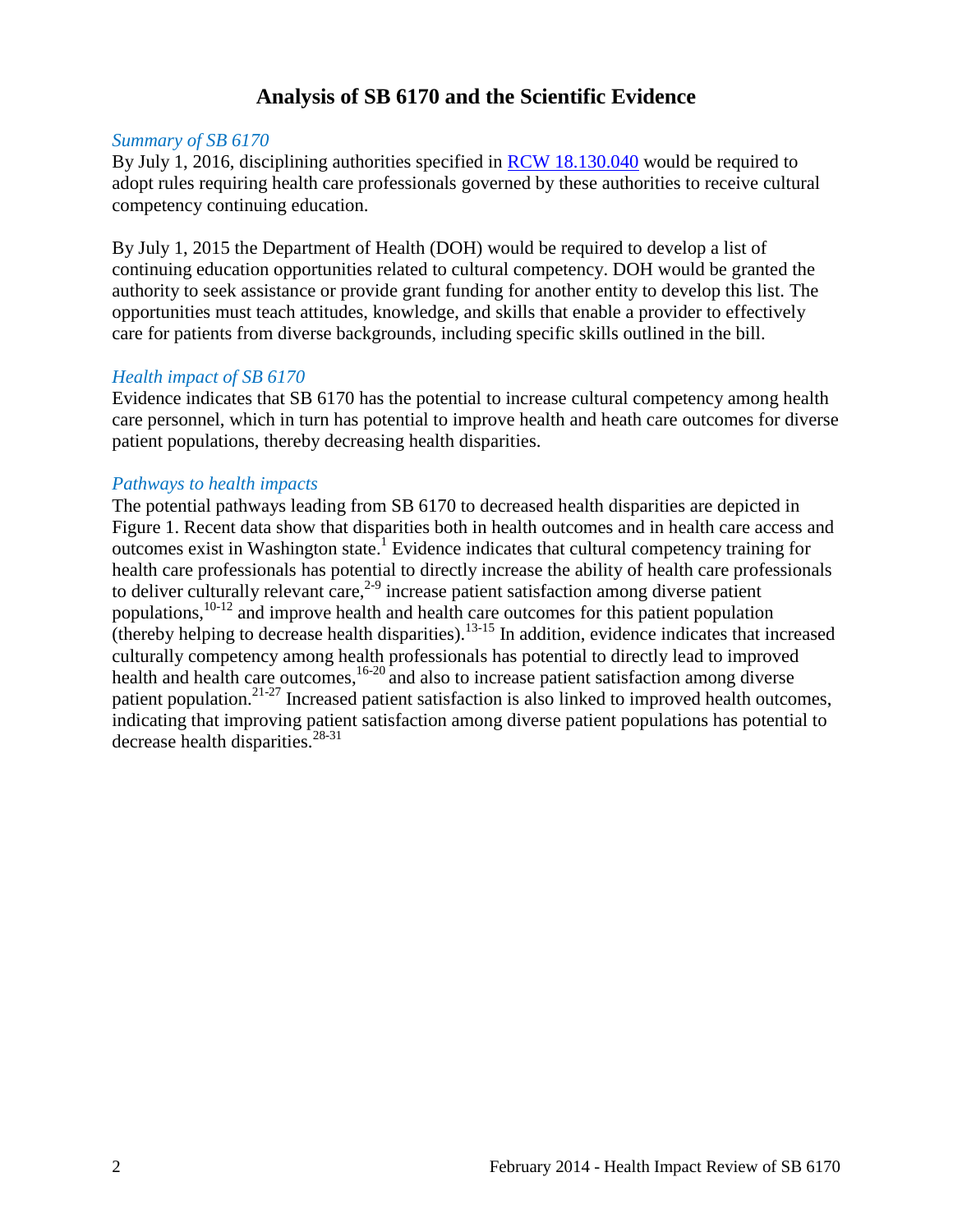**Logic Model**

<span id="page-4-0"></span>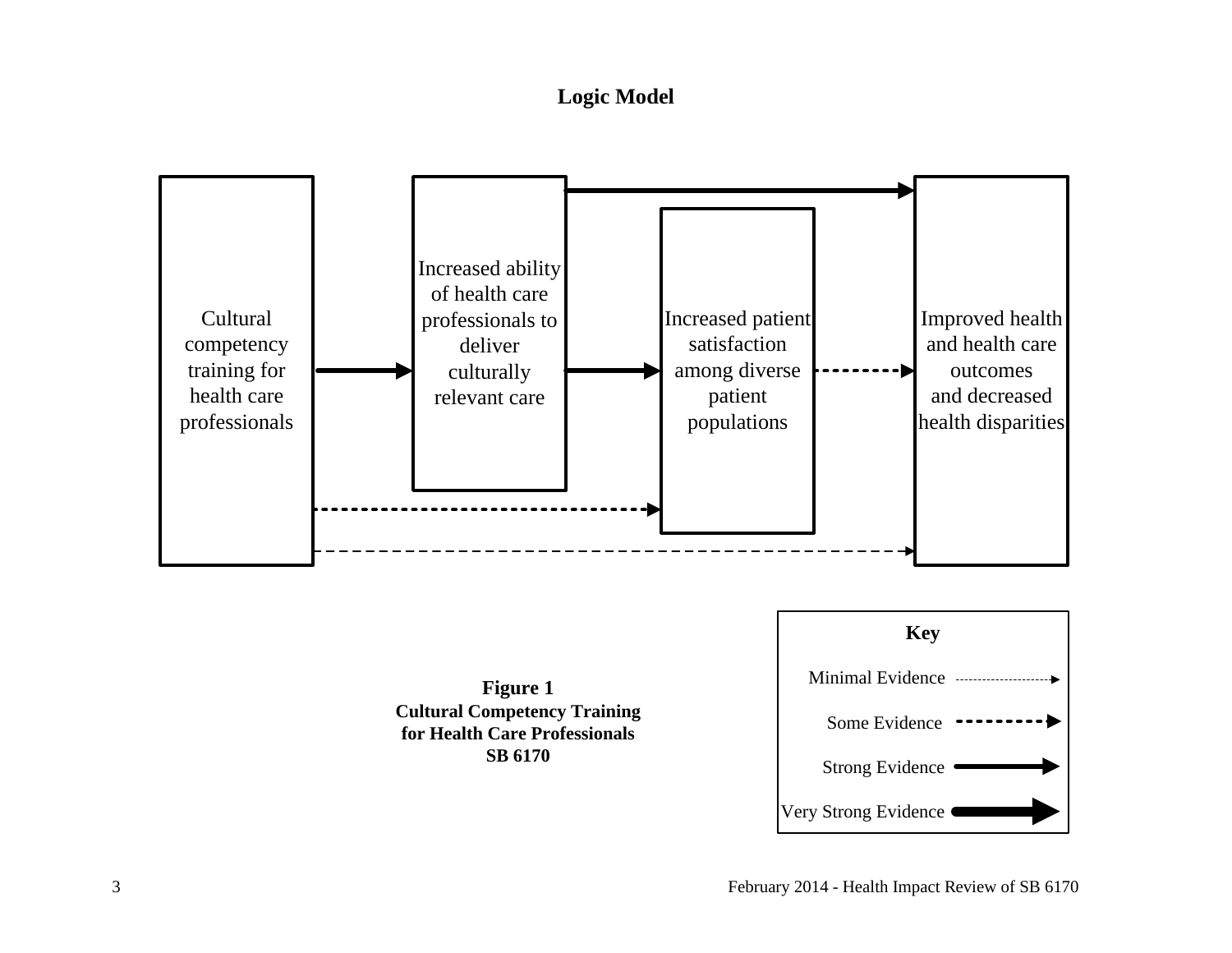### **Annotated References and Summaries of Findings**

#### <span id="page-5-0"></span>**Evidence of disparities in quality of health care and in health outcomes in Washington state**

#### *Summary of findings*

Recent evidence indicates that Washington state does experience disparities in care and in health outcomes just as does the rest of the nation. Washington state Medicaid data indicate that Medicaid patients are receiving lower quality of care than commercially-insured populations on most measures. In addition data show that racial/ethnic disparities in care and health outcomes exist even within the Medicaid population in Washington. Note that this is not a review of the literature on health disparities in Washington State—this article simply provides an example of the evidence that disparities in health care do exist.

#### *Annotated references*

#### **1. Puget Sound Health Alliance. Disparities in Care: 2013 Report. 2013.**

The authors of this report cite evidence highlighting the existence of racial/ethnic disparities both in health outcomes and in health care access and outcomes across the United States. They also indicate that these disparities impact the health and well-being of diverse patient populations, and that they also cause significant financial hardships for the country. These disparities also exist in Washington state. Washington state Medicaid data indicate that, not only are Medicaid patients receiving lower quality of care than commercially-insured populations on most measures, but that disparities in care and health outcomes exist even within the Medicaid population. For example, Medicaid patients of color have poorer access to care, lower screening rates, lower quality of care, and poorer health outcomes than white Medicaid patients on many measures.

#### **Evidence relating to how cultural competency training for health care professionals may increase their ability to deliver culturally relevant care**

#### *Summary of findings*

There is strong evidence that cultural competency trainings are associated with changes in provider knowledge, attitudes, and skills. Evidence indicates that training may lead to increased provider knowledge of issues such as the existence of disparities in care and health, the unique health care needs of diverse populations, and the barriers to care and health that they face. Training is also associated with changes in attitudes such as increased desire and comfort working with diverse populations. The literature indicates that trainings can contribute to increased provider skills, such as culturally appropriate interactions with patients. Note that the literature does not indicate that all trainings are effective for every measure, but that evidencebased trainings do exist.

#### *Annotated references*

**2. Beach MC, Price EG, Gary TL, Robinson KA, Gozu A, Palacio A, Smarth C, Jenckes MW, Feuerstein C, Bass EB, Powe NR, Cooper LA. Cultural competence: A systematic review of health care provider educational interventions. Med Care. 2005;43(4):356- 373.**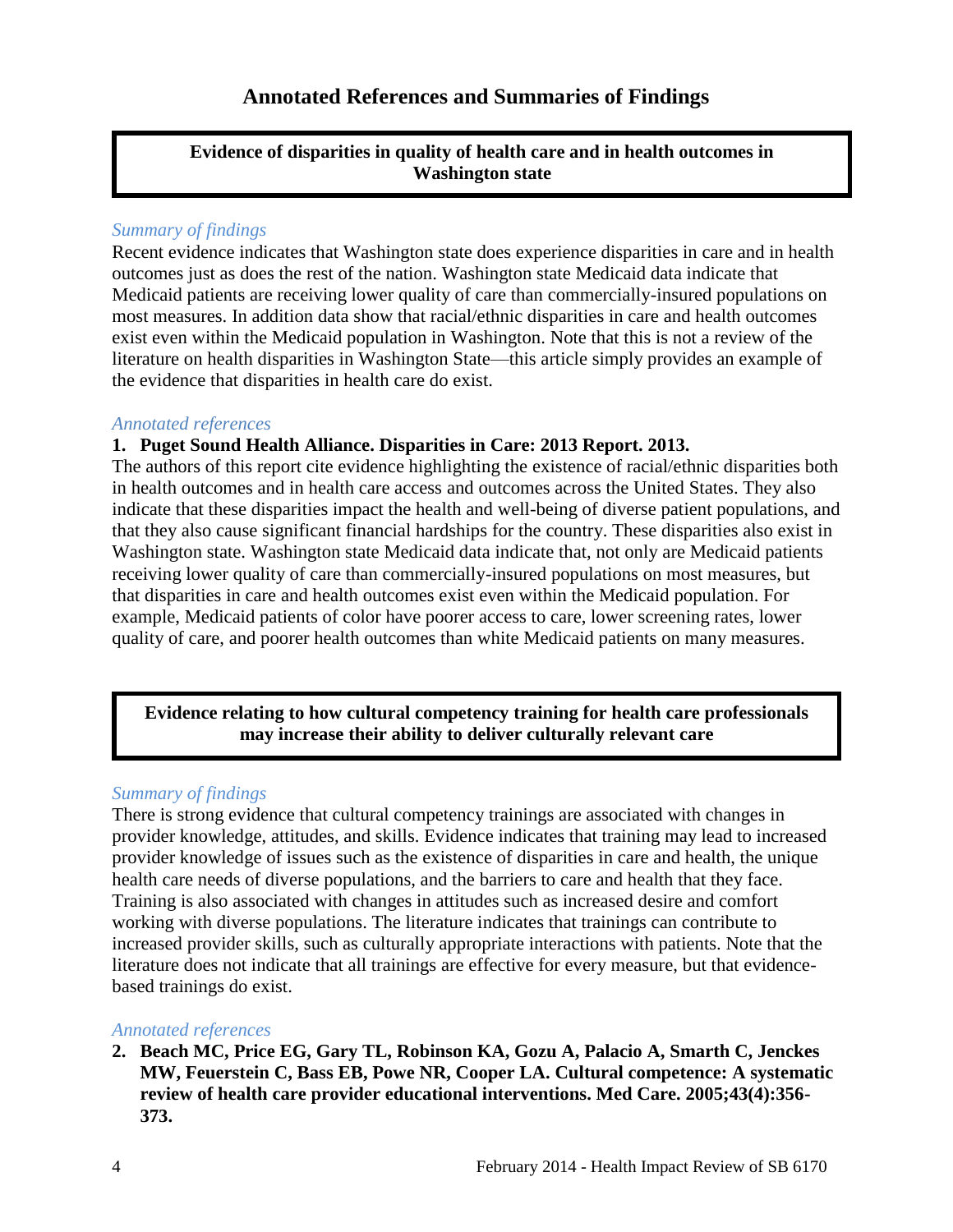Beach et al. conducted a systematic review of the literature published between 1980 and 2003 that looked at the efficacy of cultural competence training. Thirty-four articles met their inclusion criteria. They graded the strength of evidence for each outcome type (e.g. provider knowledge would be one outcome type while provider skills would be another type) based on a number of factors including rigor of study designs contributing to that outcome type, consistency of the findings across studies, and objectivity of assessment method. A grade of 'A' indicated robust study designs, consistent findings, and objective assessment methods. As the evidence for an outcome type being measured became weaker, the grade dropped. Seventeen of the 19 applicable studies demonstrated a beneficial effect on provider knowledge as evidenced through measures such as knowledge of the impact of culture on the patient-provider interaction (this received an evidence grade of A). Twenty-one of the 25 applicable studies found that training had a beneficial effect on provider attitudes as evidenced through measures such as confidence in skills related to diverse patient populations and attitudes toward community health issues (this received an evidence grade of B). One hundred percent of the 14 studies that evaluate the effect on provider skills found that training had a positive impact (evidence grade of B). Only three studies looked at the impact of training on patient satisfaction, all of which found improvement following training (evidence grade of B). None of the studies captured by the review analyzed the impact of training on patient adherence or health outcomes.

#### **3. Castro A, Ruiz E. The effects of nurse practitioner cultural competence on Latina patient satisfaction. Journal of the American Academy of Nurse Practitioners. 2009;21(5):278-286.**

Castro and Ruiz drew a convenience sample of nurse practitioners (n=15) and asked them to complete a questionnaire and an instrument which is used to assess cultural competence. In addition, the researchers drew a convenience sample of 218 Latina participants who were asked to fill out questionnaires on demographics, acculturation, and patient satisfaction. The data indicate that when a patient had a provider who scored high on the cultural competence assessment, the patient was more likely to be satisfied with their care. They also found that providers who scored higher cultural competence scores on the assessment were more likely to have received cultural competence training.

#### **4. Chipps JA, Simpson B, Brysiewicz P. The effectiveness of cultural-competence training for health professionals in community-based rehabilitation: A systematic review of literature. Worldviews on Evidence-Based Nursing. 2008;5(2):85-94.**

Chipps et al. conducted a systematic review of the published and unpublished literature released between 1991 and 2006 that researched the efficacy of cultural-training programs for health professionals practicing in rehabilitation and community-based settings. Seventeen articles fit their criteria, and the authors evaluated the rigor of each study using many criteria to evaluate the strength of the studies. Most of the studies cited positive outcomes following cultural competency training. The outcomes measured varied, but included provider cultural knowledge, attitude, and competence as well as patient satisfaction, and adherence to treatment. Although some of the studies reviewed had more rigorous study designs (such as randomized-control trials), Chipps et al. indicate that few of the studies included in the review were of very high quality and that more studies of rigorous design are needed on the efficacy of cultural competency training. They conclude that reasonable evidence exists indicating that culturalcompetence training can have positive impacts on provider knowledge, attitude and skills; that some evidence exists indicating that these trainings effect patient satisfaction; and that little evidence exists that these trainings improve patient care.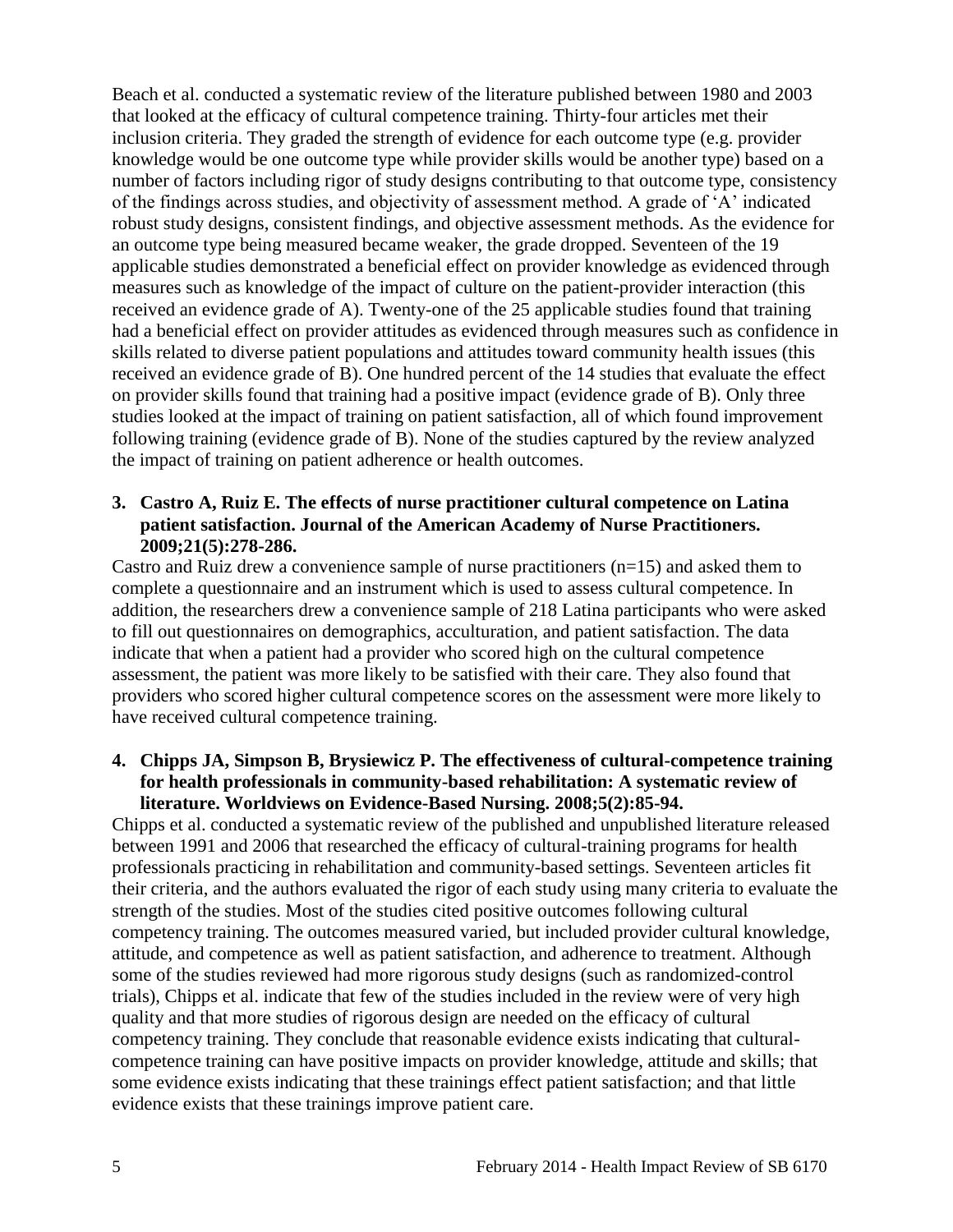#### **5. Lie D, Lee-Rey E, Gomez A, Bereknyei S, Braddock CH. Does cultural competency training of health professionals improve patient outcomes? A systematic review and proposed algorithm for future research. Journal of General Internal Medicine. 2011;26(3):317-325.**

Lie et al. conducted a systematic review of the literature on the effect of cultural competence training on patient outcomes published between 1990 and 2010. They identified seven studies that met their inclusion criteria. The researchers evaluated the strength of each study design using two instruments designed for such review which include (but are not limited to ) assessments of: study design, participants, setting, confounding variables, bias, study size, and statistical analysis. Using this technique they found that the seven studies were from low to moderate quality and found effect sizes ranging from no effect to moderate positive effect (indicating that the training had a moderate positive effect on health outcome measures). These outcomes which indicated positive effects included patient satisfaction, use of social and economic resources, and trust of physician. No studies found negative effects on health outcomes. The researchers conclude that more research with robust study designs need to be conducted in order to understand the impacts of cultural competency training on health outcomes.

#### **6. Porter K, Krinsky L. Do LGBT aging trainings effectuate positive change in mainstream elder service providers? Journal of Homosexuality. 2014;61(1):197-216.**

Porter and Krinsky evaluated the impact of a five-hour cultural competency training (using preand post-evaluations filled out by the participants) in order to determine if the workshop impacted attitudes, beliefs, and intentions of elder-service staff. The goal of the training was to educate providers on the unique challenges and needs of lesbian, gay, bisexual, and transgender (LGBT) older adults. Seventy-six providers participated. The researchers found significant increases in a number of the measures following the training. They found increases, for example, in provider awareness of LGBT resources, comfort and knowledge on how to work with LGBT patients, and understanding of the unique barriers that these patients face. Note that this study did not involve a control group.

#### **7. Prescott-Clements L, Schuwirth L, van der Vleuten C, Hurst Y, Whelan G, Gibb E, Rennie J. The cultural competence of health care professionals: Conceptual analysis using the results from a national pilot study of training and assessment. Evaluation & the Health Professions. 2013;36( 2):191-203.**

Prescott-Clements et al. evaluated the impacts of a 1.5 day patient-centered cultural training for Vocational Dental Practitioners in Scotland four months after the training. Participant assessments included interactions with actors playing patients with unique cultural needs. Participants were evaluated based on how they handled the interaction and if their actions were culturally appropriate. The researchers found that those who received the training  $(n=76)$ evaluated the training positively, indicated their intention to change future practice to in order to provide culturally relevant care, and achieved significantly higher post-training assessment scores than the control group (n=15). Note that this study did not utilize a pre-assessment in order to compare with baseline results.

#### **8. Sequist TD, Fitzmaurice GM, Marshall R, et al. Cultural competency training and performance reports to improve diabetes care for black patients. Annals of Internal Medicine. 2010;152(1):40-W.10.**

Sequist et al. conducted a cluster randomized control trial in eight ambulatory care centers in Massachusetts. They had 124 primary care clinicians as participants. These participants provided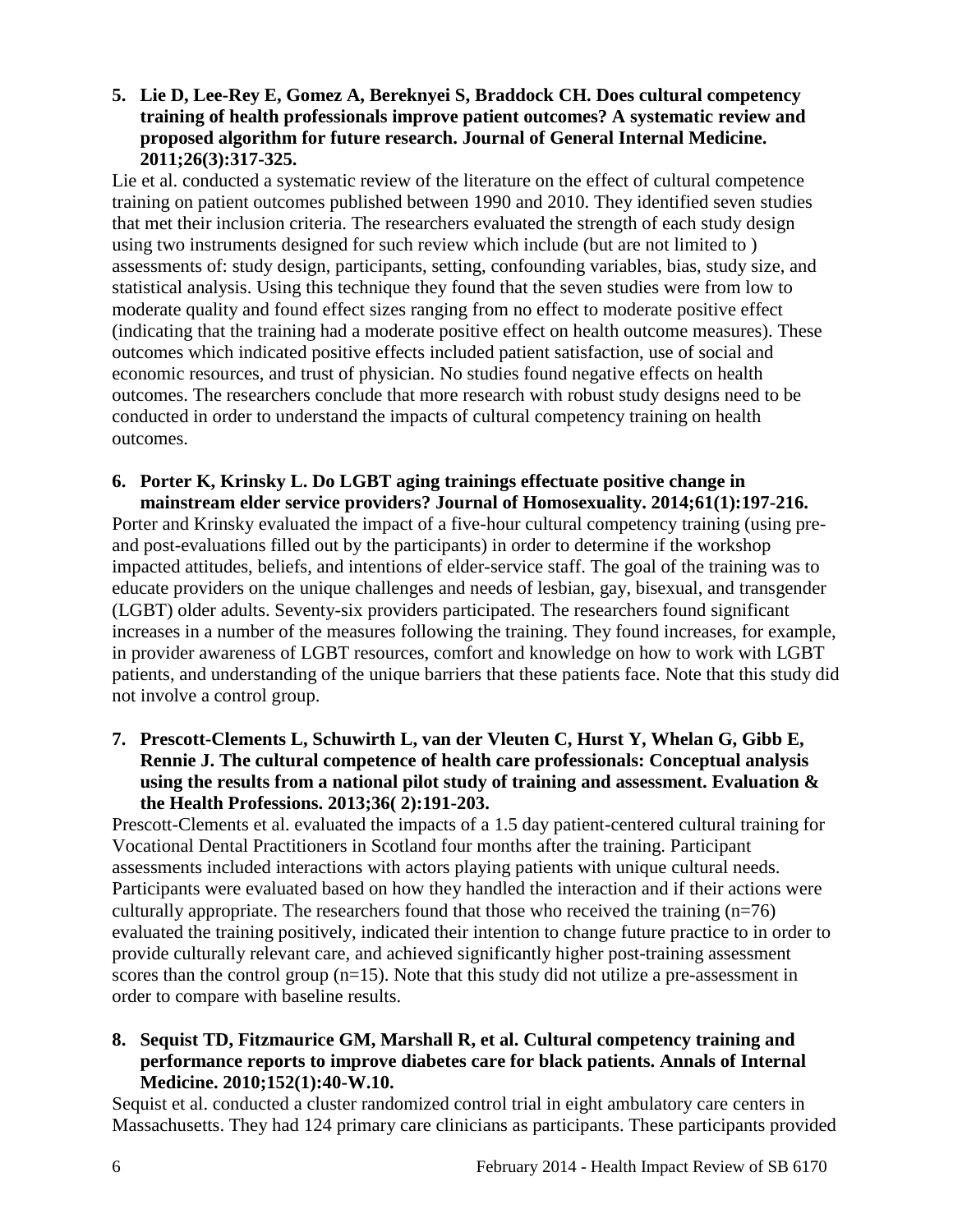care for 2,699 black and 4,858 white patients with diabetes. The intervention group of physicians received cultural competency training and monthly race-stratified performance reports. The researchers measured the differences between the control group and intervention group's awareness of racial differences in diabetes care and rates, as well as if clinical targets were reached for hemoglobin, low-density lipoprotein, and blood pressure levels 12 months after the intervention. They found that there were significant differences between white and black patients in these measures at baseline with black patients experiencing worse outcomes. The researchers found that at study completion the intervention clinicians were significantly more likely than control clinicians to realize the existence of racial disparities in care and in health. Following the training, the intervention group was less likely than the control group to feel that cultural competence training would be 'very effective' in decreasing disparities in care. There were no significant differences between the percentage of patients of intervention and control clinicians who reached clinical targets. An important limitation of this study is that involvement in the cultural competency training was voluntary, so not all intervention clinicians participated in the training. Only half of the clinician pairs had both clinicians attend the training. Primary care physicians were less likely to attend the training than nurse practitioners and physicians assistants.

#### **9. Venturin J, Durall PS, Enciso R, Clark GT, Mulligan R. Comparing methods of cultural competency training and assessment in a predoctoral dental course. Journal of Dental Education. 2013; 77(4):476-484.**

Venturin et al. evaluated the impact of a one week clinical course for fourth-year dental students which included cultural competency training. One group of students was provided the training via seminar type presentations (45 students) while the other group received web-based training (36 students). Participants were administer two pre- and post-tests that were designed to assess cultural competency. These self-evaluation tests are designed to assess knowledge, feelings, and actions when students interact with others in a health care setting. Both groups showed significant improvements on both tests after the cultural competency training.

#### **Evidence relating to how cultural competency training for health care professionals may improve patient satisfaction among diverse patient populations**

#### *Summary of findings*

There is some evidence that cultural competency training for health care professionals may improve patient satisfaction, particularly for patients from diverse cultural backgrounds. Three main reviews of the literature on the effects of cultural competency training have been conducted in the past ten years. Together these three reviews identified a small number of studies that have explored the impact of training on patient satisfaction. These studies found that training was associated with increased patient satisfaction. This includes measures such as patients feeling increased comfort and trust with their provider, that their provider cared about them, and that their provider communicated with their family.

#### *Annotated references*

#### **10. Beach MC PE, Gary TL, Robinson KA, Gozu A, Palacio A, Smarth C, Jenckes MW, Feuerstein C, Bass EB, Powe NR, Cooper LA. Cultural competence: A systematic review of health care provider educational interventions. Med Care. 2005;43(4):356- 373.**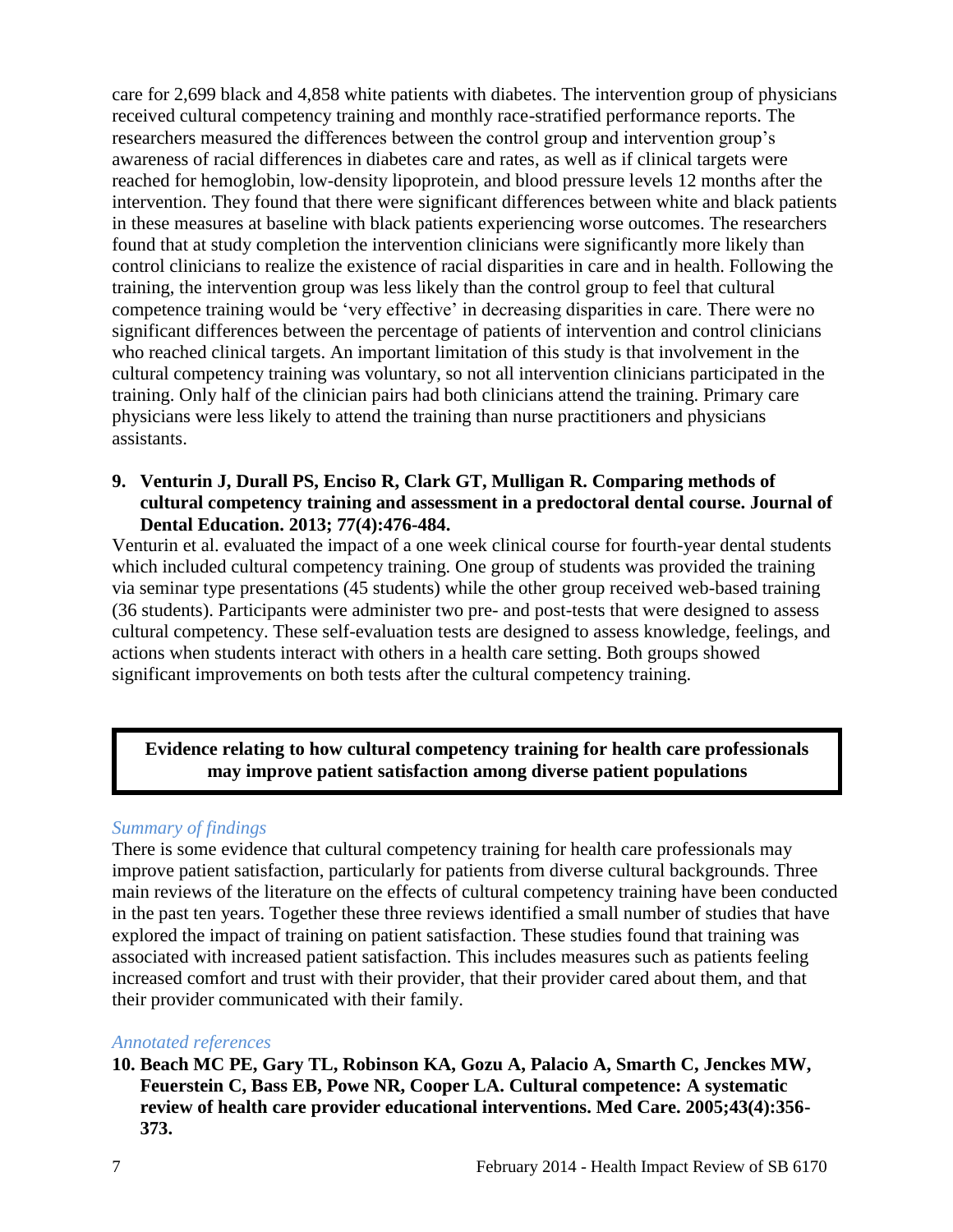Beach et al. conducted a systematic review of the literature published between 1980 and 2003 that looked at the efficacy of cultural competence training. Thirty-four articles met their inclusion criteria. They graded the strength of evidence for each outcome type (e.g. provider knowledge would be one outcome type while provider skills would be another type) based on a number of factors including rigor of study designs contributing to that outcome type, consistency of the findings across studies, and objectivity of assessment method. A grade of 'A' indicated robust study designs, consistent findings, and objective assessment methods. As the evidence for an outcome type being measured became weaker, the grade dropped. Seventeen of the 19 applicable studies demonstrated a beneficial effect on provider knowledge as evidenced through measures such as knowledge of the impact of culture on the patient-provider interaction (this received an evidence grade of A). Twenty-one of the 25 applicable studies found that training had a beneficial effect on provider attitudes as evidenced through measures such as confidence in skills related to diverse patient populations and attitudes toward community health issues (this received an evidence grade of B). One hundred percent of the 14 studies that evaluate the effect on provider skills found that training had a positive impact (evidence grade of B). Only three studies looked at the impact of training on patient satisfaction, all of which found improvement following training (evidence grade of B). None of the studies captured by the review analyzed the impact of training on patient adherence or health outcomes.

#### **11. Chipps JA, Simpson B, Brysiewicz P. The effectiveness of cultural-competence training for health professionals in community-based rehabilitation: A systematic review of literature. Worldviews on Evidence-Based Nursing. 2008;5(2):85-94.**

Chipps et al. conducted a systematic review of the published and unpublished literature released between 1991 and 2006 that researched the efficacy of cultural-training programs for health professionals practicing in rehabilitation and community-based settings. Seventeen articles fit their criteria, and the authors evaluated the rigor of each study using many criteria to evaluate the strength of the studies. Most of the studies cited positive outcomes following cultural competency training. The outcomes measured varied, but included provider cultural knowledge, attitude, and competence as well as patient satisfaction, and adherence to treatment. Although some of the studies reviewed had more rigorous study designs (such as randomized-control trials), Chipps et al. indicate that few of the studies included in the review were of very high quality and that more studies of rigorous design are needed on the efficacy of cultural competency training. They conclude that reasonable evidence exists indicating that culturalcompetence training can have positive impacts on provider knowledge, attitude and skills; that some evidence exists indicating that these trainings effect patient satisfaction; and that little evidence exists that these trainings improve patient care.

#### **12. Lie D, Lee-Rey,E., Gomez, A, Bereknyei, S, Braddock, CH. Does cultural competency training of health professionals improve patient outcomes? A systematic review and proposed algorithm for future research. Journal of General Internal Medicine. 2011;26(3):317-325.**

Lie et al. conducted a systematic review of the literature on the effect of cultural competence training on patient outcomes published between 1990 and 2010. They identified seven studies that met their inclusion criteria. The researchers evaluated the strength of each study design using two instruments designed for such review which include (but are not limited to ) assessments of: study design, participants, setting, confounding variables, bias, study size, and statistical analysis. Using this technique they found that the seven studies were from low to moderate quality and found effect sizes ranging from no effect to moderate positive effect (indicating that the training had a moderate positive effect on health outcome measures). These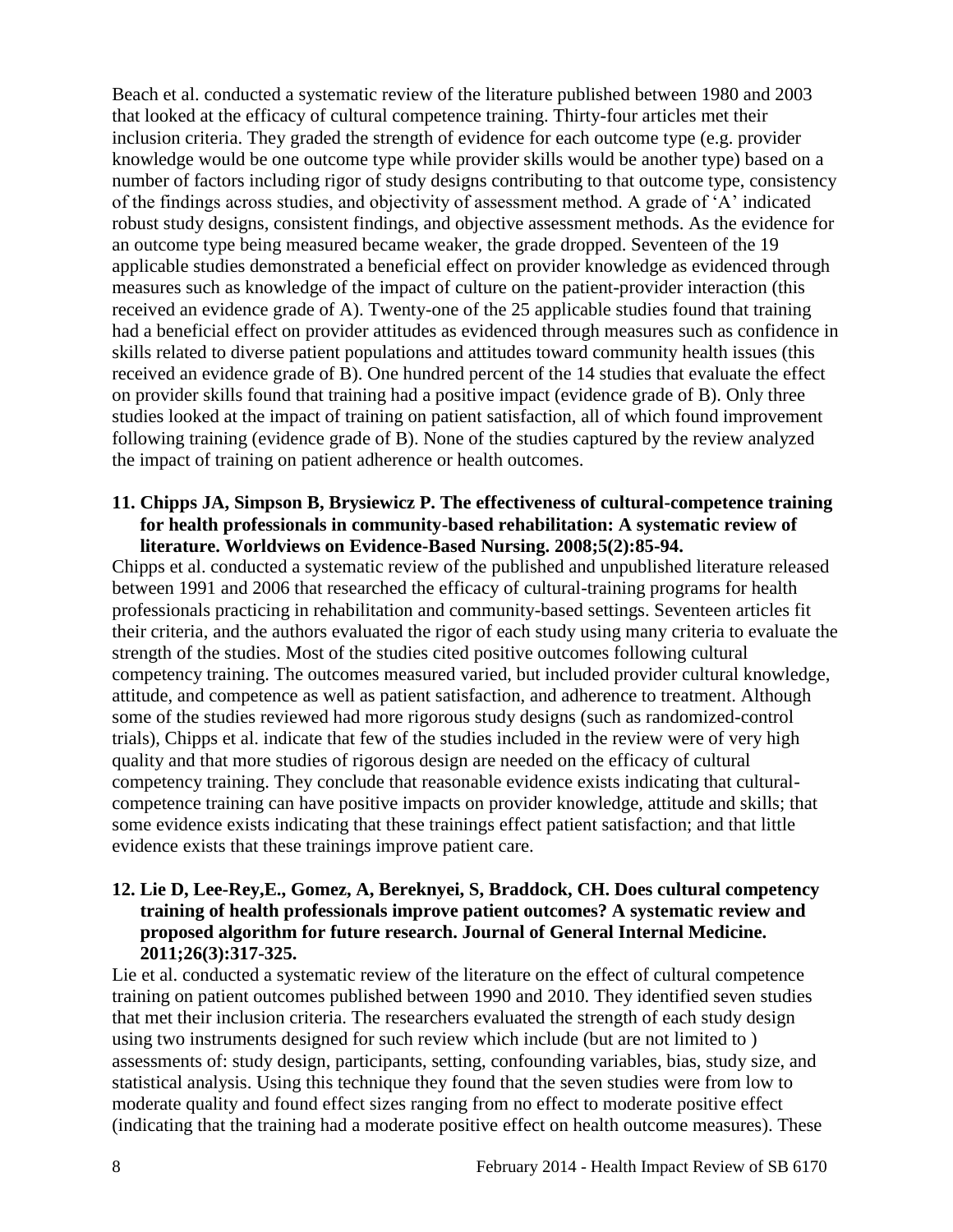outcomes which indicated positive effects included patient satisfaction, use of social and economic resources, and trust of physician. No studies found negative effects on health outcomes. The researchers conclude that more research with robust study designs need to be conducted in order to understand the impacts of cultural competency training on health outcomes.

#### **Evidence relating to how cultural competency training may improve health and health care outcomes and decreased health disparities**

#### *Summary of findings*

There is minimal evidence that cultural competency training directly impacts health care outcomes, as very few studies have directly researched this link. The few studies that have explored this relationship have found a range of results from no measurable effect on health care outcomes to some positive effect on health care outcomes. These studies have found positive impact on several measures including increased patient use of social and economic resources and increased adherence to treatment.

#### *Annotated references*

#### **13. Chipps JA, Simpson B, Brysiewicz P. The effectiveness of cultural-competence training for health professionals in community-based rehabilitation: A systematic review of literature. Worldviews on Evidence-Based Nursing. 2008;5(2):85-94.**

Chipps et al. conducted a systematic review of the published and unpublished literature released between 1991 and 2006 that researched the efficacy of cultural-training programs for health professionals practicing in rehabilitation and community-based settings. Seventeen articles fit their criteria, and the authors evaluated the rigor of each study using many criteria to evaluate the strength of the studies. Most of the studies cited positive outcomes following cultural competency training. The outcomes measured varied, but included provider cultural knowledge, attitude, and competence as well as patient satisfaction, and adherence to treatment. Although some of the studies reviewed had more rigorous study designs (such as randomized-control trials), Chipps et al. indicate that few of the studies included in the review were of very high quality and that more studies of rigorous design are needed on the efficacy of cultural competency training. They conclude that reasonable evidence exists indicating that culturalcompetence training can have positive impacts on provider knowledge, attitude and skills; that some evidence exists indicating that these trainings effect patient satisfaction; and that little evidence exists that these trainings improve patient care.

#### **14. Lie D, Lee-Rey,E., Gomez, A, Bereknyei, S, Braddock, CH. Does cultural competency training of health professionals improve patient outcomes? A systematic review and proposed algorithm for future research. Journal of General Internal Medicine. 2011;26(3):317-325.**

Lie et al. conducted a systematic review of the literature on the effect of cultural competence training on patient outcomes published between 1990 and 2010. They identified seven studies that met their inclusion criteria. The researchers evaluated the strength of each study design using two instruments designed for such review which include (but are not limited to ) assessments of: study design, participants, setting, confounding variables, bias, study size, and statistical analysis. Using this technique they found that the seven studies were from low to moderate quality and found effect sizes ranging from no effect to moderate positive effect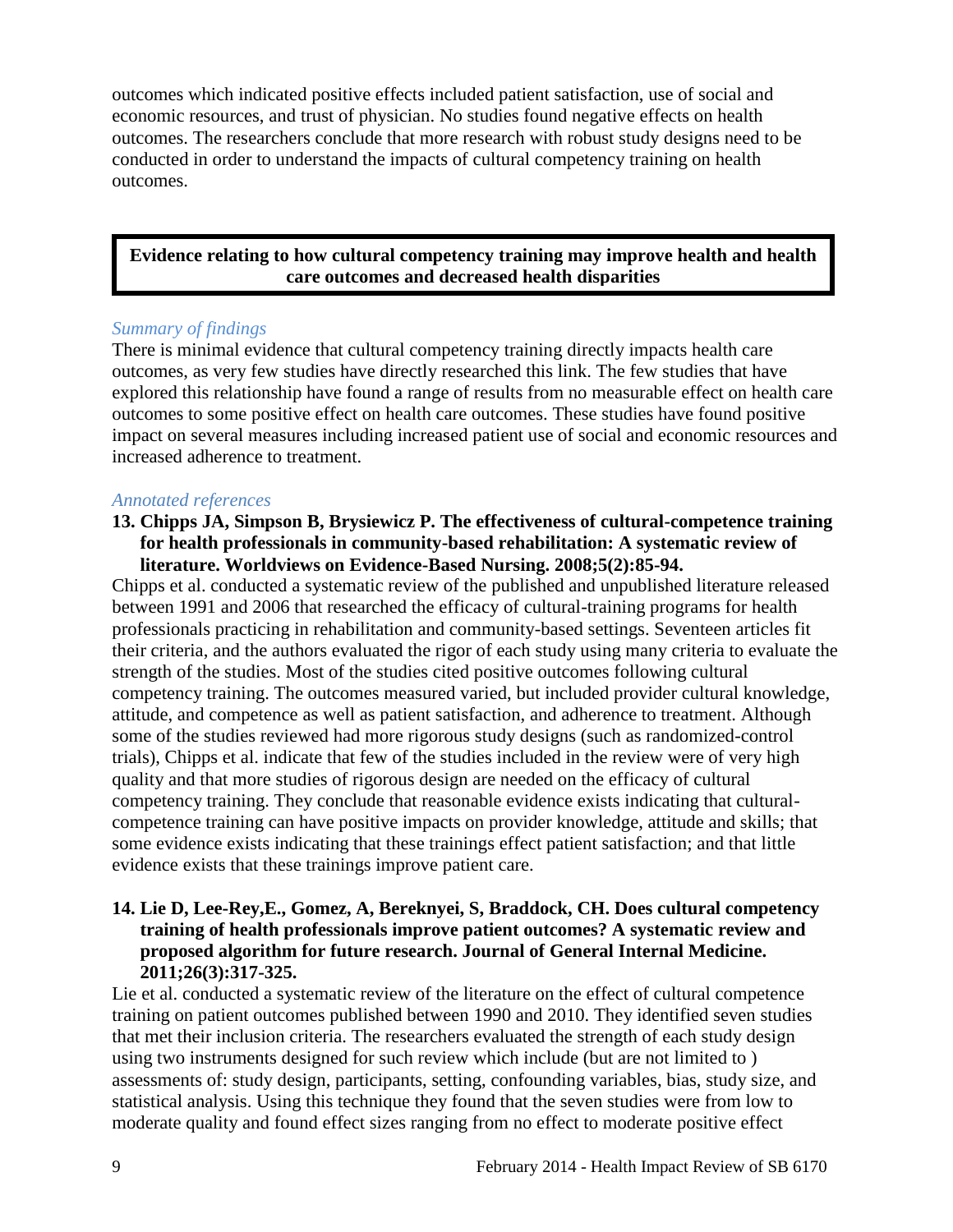(indicating that the training had a moderate positive effect on health outcome measures). These outcomes which indicated positive effects included patient satisfaction, use of social and economic resources, and trust of physician. No studies found negative effects on health outcomes. The researchers conclude that more research with robust study designs need to be conducted in order to understand the impacts of cultural competency training on health outcomes.

#### **15. Sequist TD, Fitzmaurice GM, Marshall R, et al. Cultural competency training and performance reports to improve diabetes care for black patients. Annals of Internal Medicine. 2010;152(1):40-W.10.**

Sequist et al. conducted a cluster randomized control trial in eight ambulatory care centers in Massachusetts. They had 124 primary care clinicians as participants. These participants provided care for 2,699 black and 4,858 white patients with diabetes. The intervention group of physicians received cultural competency training and monthly race-stratified performance reports. The researchers measured the differences between the control group and intervention group's awareness of racial differences in diabetes care and rates, as well as if clinical targets were reached for hemoglobin, low-density lipoprotein, and blood pressure levels 12 months after the intervention. They found that there were significant differences between white and black patients in these measures at baseline with black patients expiring worse outcomes. The researchers found that at study completion the intervention clinicians were significantly more likely than control clinicians to realize the existence of racial disparities in care and in health. Following the training, the intervention group was less likely than the control group to feel that cultural competence training would be 'very effective' in decreasing disparities in care. There were no significant differences between the percentage of patients of intervention and control clinicians who reached clinical targets. An important limitation of this study is that involvement in the cultural competency training was voluntary, so not all intervention clinicians participated in the training. Only half of the clinician pairs had both clinicians attend the training. Primary care physicians were less likely to attend the training than nurse practitioners and physicians assistants.

#### **Evidence relating to how culturally relevant care may improve health and health care outcomes and decrease health disparities**

#### *Summary of findings*

There is strong evidence that culturally relevant care is associated with improved health and health care outcomes—particularly among diverse patient populations, which may lead to decreases in health disparities. Research has found a link between culturally competent care and outcomes such as: increased access to services, active participation in the care, greater satisfaction, improved clinical outcomes, decreased patient stress, increased treatment adherence, increased engagement in a health promoting lifestyle, increased dietary adherence, increased quality of life measures, high self-efficacy, and HIV viral suppression. At least one study also found that cultural sensitivity of the provider had a larger direct impact on both patient satisfaction and dietary adherence for the African American patient group than for the white patient group studied. Another study found that while racial disparities were observed for health outcomes among patients of providers with low cultural competence scores, these disparities did not exist among patients of moderate and high culturally competent providers.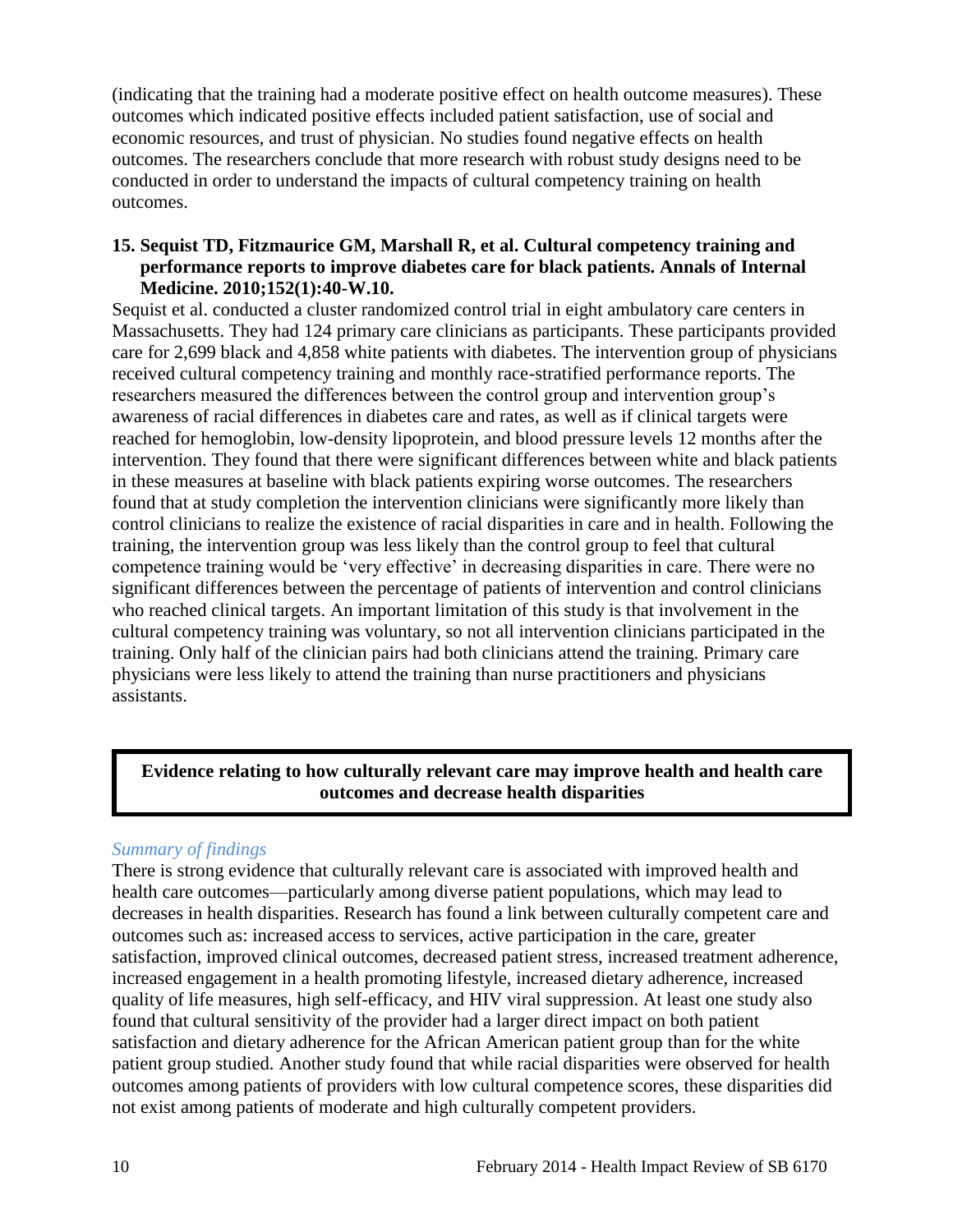#### *Annotated references*

#### **16. Browne A, Varcoe C, Wong S, et al. Closing the health equity gap: Evidence-based strategies for primary health care organizations. International Journal for Equity in Health. 2012;11(1).**

Browne et al. conducted a mixed methods ethnographic study of primary health care centers in Canada. They collected data through interviews and focus groups with patients and staff (n=114), participant observation (900 hours), and analysis of organizational documents. They identified four dimensions of equity-oriented services which lead to "improvements in the quality of care, an improved 'fit' between people's needs and services, enhanced trust and engagement by patients, and a shift from crisis-oriented care to continuity of care." The dimensions of equity-oriented care that they identified are: inequity-responsive care (addressing the social determinants of health); trauma- and violence-informed care (recognizing that many marginalized populations are affected by trauma and violence and provided care should be empowering); contextually-tailored care (expanding care from being patient centered to also include community context and resources); and culturally-competent care (taking into account how culture and experiences of discrimination impact the patient). Participants (both patients and providers) linked these strategies to short-term outcomes (increases in patients' capacity to manage their own health, and increased access to resources essential to support health) as well as longer-term improvements in health and quality of life that have the potential for reducing health disparities at the population level.

#### **17. Mancoske RJ, Lewis ML, Bowers-Stephens CFA. Cultural competence and children's mental health service outcomes. Journal of Ethnic & Cultural Diversity in Social Work. 2012;21(3):195-211.**

Mancoske et al. conducted a thorough literature review on the research looking at the associations between cultural competence of health care personnel and medical and health outcomes. They identified a number of studies and reviews which highlight several studies which have shown a connection between culturally relevant care and positive health outcomes (such as symptom reductions) or a connection between care that is not culturally competent and poor health outcomes. The researchers also indicate though, that more research is needed on this topic. The study conducted by Mancoske et al. in a children's mental health program explored the relationship between clients' perceptions of their mental health provider's cultural competency and outcomes such as client satisfaction and positive mental health outcomes for children and their families. The child's caregiver provided information on their experiences and perceptions of the provider's cultural competency/sensitivity through interviews (n=111). They found that clients who reported greater perceived culturally competence of care also reported significantly greater levels of access to services, active participation in the care, and greater satisfaction. Higher perceived cultural competence was also significantly associated with improved clinical outcomes (using measures such as, "child better off, better at handling life, gets along with family, gets along with others, better in school, coping, and family life satisfaction.")

#### **18. Hawthorne K, Robles Y, Cannings-John R, Edwards AG. Culturally appropriate health education for Type 2 diabetes in ethnic minority groups: A systematic and narrative review of randomized controlled trials. Diabetic Medicine: A Journal of the British Diabetic Association. 2010;27(6):613-623.**

Hawthorne et al. conducted a systematic meta-analysis of the literature to determine if culturally relevant health education is more effective than 'usual' health education for individuals from diverse backgrounds living with diabetes. They included randomized controlled trials of specific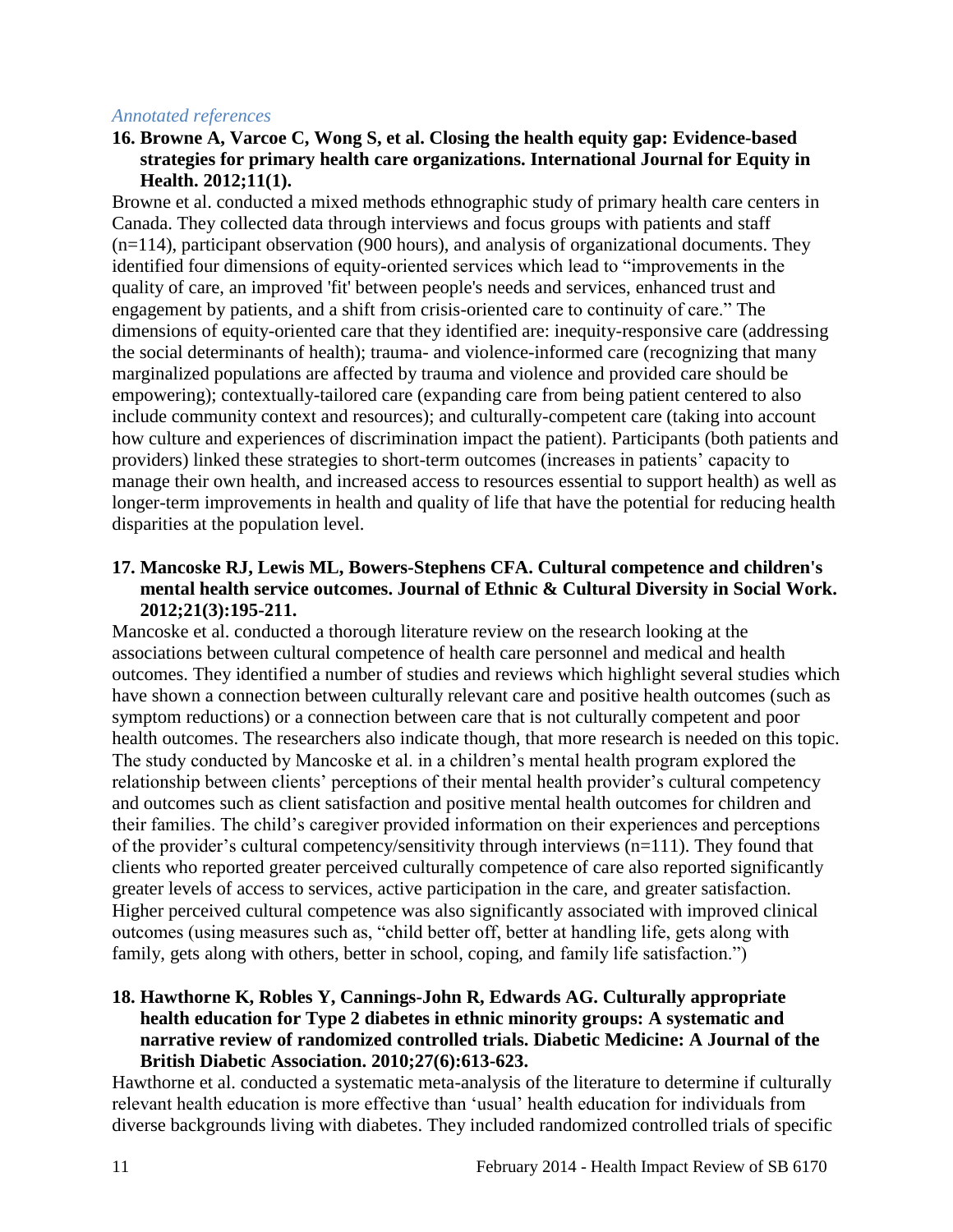diabetes health education interventions conducted with participants in high- and upper-middleincome countries. Eleven articles fit their strict inclusion criteria (seven of which were conducted in the United States). Hawthorne et al. provide a detailed description of the measures and methods used in these studies, as well as meta-analysis of the results for measures that were comparable across multiple studies. They indicate that culturally competent health education was associated with significantly higher improvements in clinical and quality of life measures as well as in improved knowledge scores when compared with the control programs.

#### **19. Saha S, Korthuis PT, Cohn JA, Sharp VL, Moore RD, Beach MC. Primary care provider cultural competence and racial disparities in HIV care and outcomes. J Gen Intern Med. 2013;28:622-629.**

Saha et al. evaluated the impact of cultural competence among primary care providers at four HIV care sites across the United States on patient outcomes. They recruited providers to participate and then recruited five to 10 patients of each participating provider. They measured the cultural competence of each provider using an instrument that they developed. The researchers also measured patient outcome data. They found that, after adjusting for clinical and demographic variables, nonwhite patients whose providers scored in the middle or highest third on the cultural competence evaluation were more likely than those with providers in the lowest third to be on antiretrovirals (ARVs), have high self-efficacy, and report complete ARV adherence. The data also indicate that while racial disparities were observed in receipt of ARVs, self-efficacy, and viral suppression among patients of providers with low cultural competence scores, these disparities did not exist among patients of moderate and high culturally competent providers.

#### **20. Tucker CM, Marsiske M, Rice KG, Nielson JJ, Herman K. Patient-centered culturally sensitive health care: Model testing and refinement. Health psychology : Official Journal of the Division of Health Psychology, American Psychological Association. 2011;30(3):342-350.**

Tucker et al. recruited predominantly low-income African American (n=110) and non-Hispanic white American  $(n=119)$  patients from community-based primary care clinics to complete written questionnaires about perceived provider cultural sensitivity, and their own adherence to treatment. They used the Tucker Culturally Sensitive Health Care Inventory and other instruments. The researchers found that patient's perceptions of provider cultural sensitivity and treatment adherence were less than optimal for both racial/ethnic groups. The researchers used statistical modeling and found significant links between perceived provider cultural sensitivity and decreased patient stress and increased treatment adherence variables (i.e., engagement in a health promoting lifestyle, medication adherence, and dietary adherence). They also found that cultural sensitivity had a larger direct impact on both patient satisfaction and dietary adherence for the African American patient group that for the white patient group.

#### **Evidence relating to how culturally relevant care may improve patient satisfaction among diverse patient populations**

#### *Summary of findings*

There is strong evidence that cultural competence among providers is associated with improved patient satisfaction. This trend has been observed in mental health care settings as well as in clinic and primary care settings. Cultural competence of providers is often measured using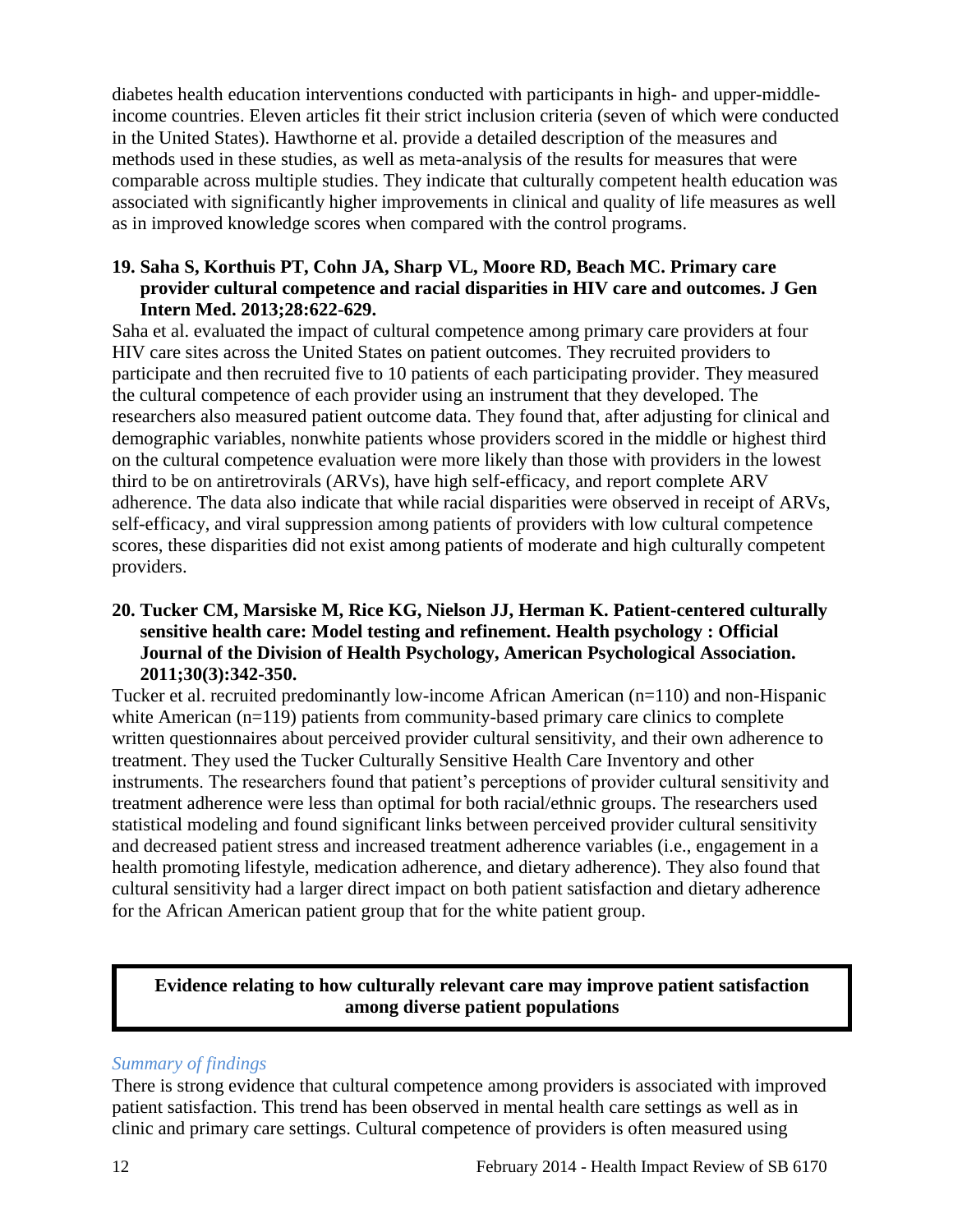patient questionnaires that inquire into both the feelings and thoughts of the patient concerning their interactions with the providers, as well as the actions of the provider. Many studies have explored this relationship—a few are cited here as examples.

#### *Annotated references*

**21. Bennett JK, Fuertes JN, Keitel M, Phillips R. The role of patient attachment and working alliance on patient adherence, satisfaction, and health-related quality of life in lupus treatment. Patient Education and Counseling. 2011;85(1):53-59.**

Bennett et al. conducted an online survey with 193 patients diagnosed with lupus. The survey used questions from a number of instruments designed to assess physician-patient working alliance, patient satisfaction, and patient adherence to treatment. The researchers conducted statistical modeling. They found that a working alliance between the patient and the provider (characterized by agreement, communication on goals and treatment, patient trust and liking of provider) was significantly and positively associated with adherence to treatment, satisfaction, and quality of life. The models also showed significant associations between satisfaction and quality of life. In their discussion the researchers highlight other evidence linking patient satisfaction to health outcomes (such as compliance with treatment and quality of life). They also cite evidence that dissatisfaction is associated with decreased adherence to treatment.

#### **22. Browne A, Varcoe C, Wong S, et al. Closing the health equity gap: Evidence-based strategies for primary health care organizations. International Journal for Equity in Health. 2012;11(1).**

Browne et al. conducted a mixed methods ethnographic study of primary health care centers in Canada. They collected data through interviews and focus groups with patients and staff (n=114), participant observation (900 hours), and analysis of organizational documents. They identified four dimensions of equity-oriented services which lead to "improvements in the quality of care, an improved 'fit' between people's needs and services, enhanced trust and engagement by patients, and a shift from crisis-oriented care to continuity of care." The dimensions of equity-oriented care that they identified are: inequity-responsive care (addressing the social determinants of health); trauma- and violence-informed care (recognizing that many marginalized populations are affected by trauma and violence and provided care should be empowering); contextually-tailored care (expanding care from being patient centered to also include community context and resources); and culturally-competent care (taking into account how culture and experiences of discrimination impact the patient). Participants (both patients and providers) linked these strategies to short-term outcomes (increases in patients' capacity to manage their own health, and increased access to resources essential to support health) as well as longer-term improvements in health and quality of life that have the potential for reducing health disparities at the population level.

#### **23. Castro A, Ruiz E. The effects of nurse practitioner cultural competence on Latina patient satisfaction. Journal of the American Academy of Nurse Practitioners. 2009;21(5):278-286.**

Castro and Ruiz drew a convenience sample of nurse practitioners (n=15) and asked them to complete a questionnaire and an instrument which is used to assess cultural competence. In addition, the researchers drew a convenience sample of 218 Latina participants who were asked to fill out questionnaires on demographics, acculturation, and patient satisfaction. The data indicate that when a patient had a provider who scored high on the cultural competence assessment, the patient was more likely to be satisfied with their care. They also found that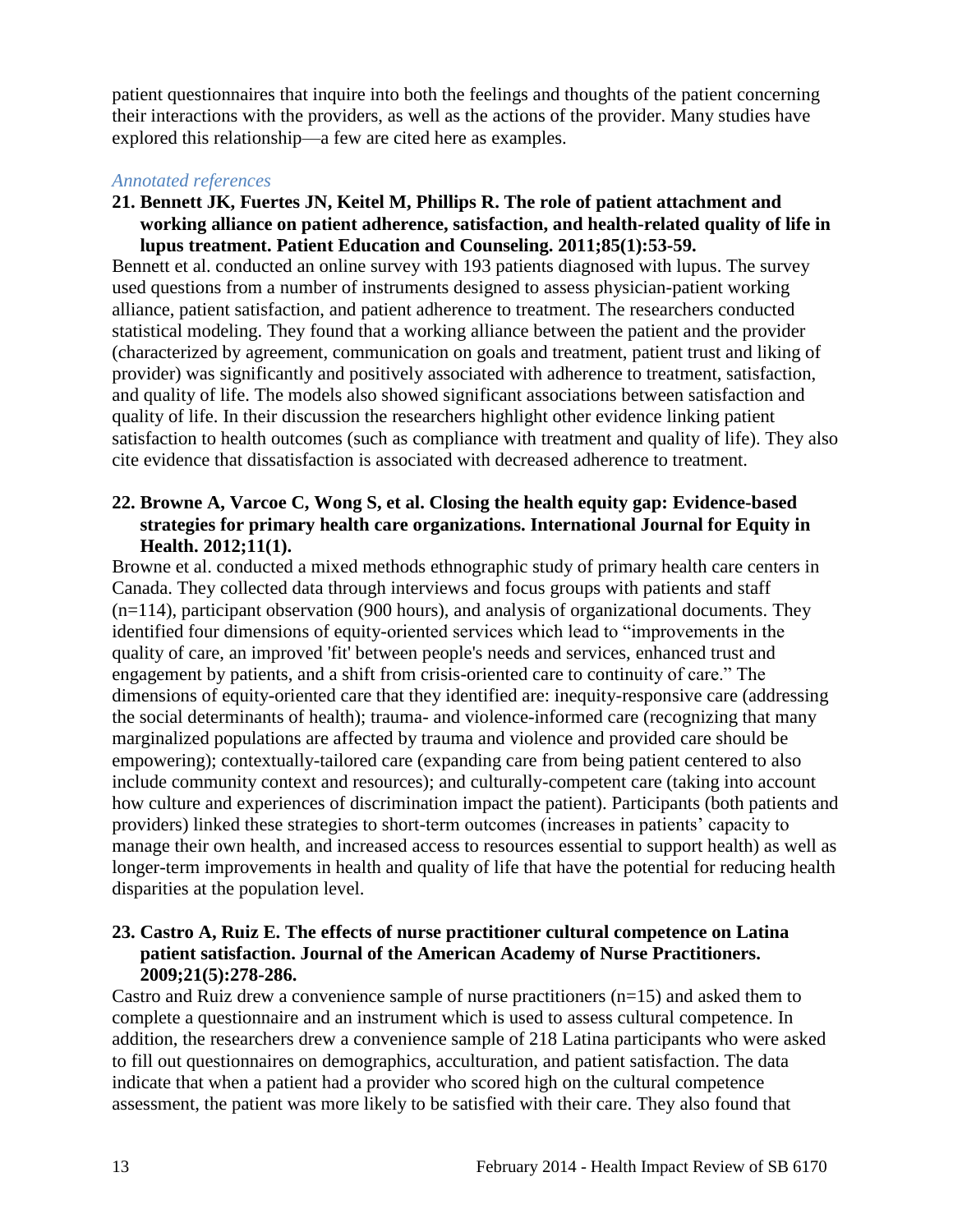providers who scored higher cultural competence scores on the assessment were more likely to have received cultural competence training.

#### **24. Mancoske RJ, Lewis ML, Bowers-Stephens CFA. Cultural competence and children's mental health service outcomes. Journal of Ethnic & Cultural Diversity in Social Work. 2012;21(3):195-211.**

Mancoske et al. conducted a thorough literature review on the research looking at the associations between cultural competence of health care personnel and medical and health outcomes. They identified a number of studies and reviews which highlight several studies which have shown a connection between culturally relevant care and positive health outcomes (such as symptom reductions) or a connection between care that is not culturally competent and poor health outcomes. The researchers also indicate though, that more research is needed on this topic. The study conducted by Mancoske et al. in a children's mental health program explored the relationship between clients' perceptions of their mental health provider's cultural competency and outcomes such as client satisfaction and positive mental health outcomes for children and their families. The child's caregiver provided information on their experiences and perceptions of the provider's cultural competency/sensitivity through interviews (n=111). They found that clients who reported greater perceived culturally competence of care also reported significantly greater levels of access to services, active participation in the care, and greater satisfaction. Higher perceived cultural competence was also significantly associated with improved clinical outcomes (using measures such as, "child better off, better at handling life, gets along with family, gets along with others, better in school, coping, and family life satisfaction.")

#### **25. Meyer O, Zane N. The influence of race and ethnicity in clients' experiences of mental health treatment. Journal of Community Psychology. 2013;41( 7):884-901.**

Meyer and Zane examined 102 clients who received mental health treatment from outpatient mental health clinics in California. They investigated whether culturally related treatment elements involving race and ethnicity were important to clients and whether they impacted client satisfaction and perceived treatment outcomes. The researchers collected these measures using a written survey filled out by each participant. Nonwhite clients were more likely to indicate that issues regarding race and ethnicity were more important than did white clients. When nonwhite clients considered these elements to be important, and they were not included in their care, clients were less satisfied with treatment.

#### **26. Paez K, Allen JK, Beach MC, Carson KA, Cooper LA. Physician cultural competence and patient ratings of the patient-physician relationship. Journal of General Internal Medicine. 2009;24(4):495-498.**

Paez et al. analyzed survey data from 26 primary care physicians in Baltimore and 123 of their patients. Providers conducted a self-assessment in which they answered questions related to their motivation to learn about cultures, their understanding of white privilege, their acceptance of a group's right to maintain cultural customs and values, and ways that they handle situations with patients. Patients answered questions in relation to their satisfaction with the care, their physicians respect toward them, and their trust of their physician. Patients of physicians who were more motivated to learn about cultures within their practice and society were more satisfied with the medical visit, perceived their physicians were more facilitative, and reported seeking and sharing more information. Physicians' awareness of white privilege and acceptance of a group's right to retain customs and values were associated with patients' perception that their physician was more facilitative. Patients of physicians reporting more frequent culturally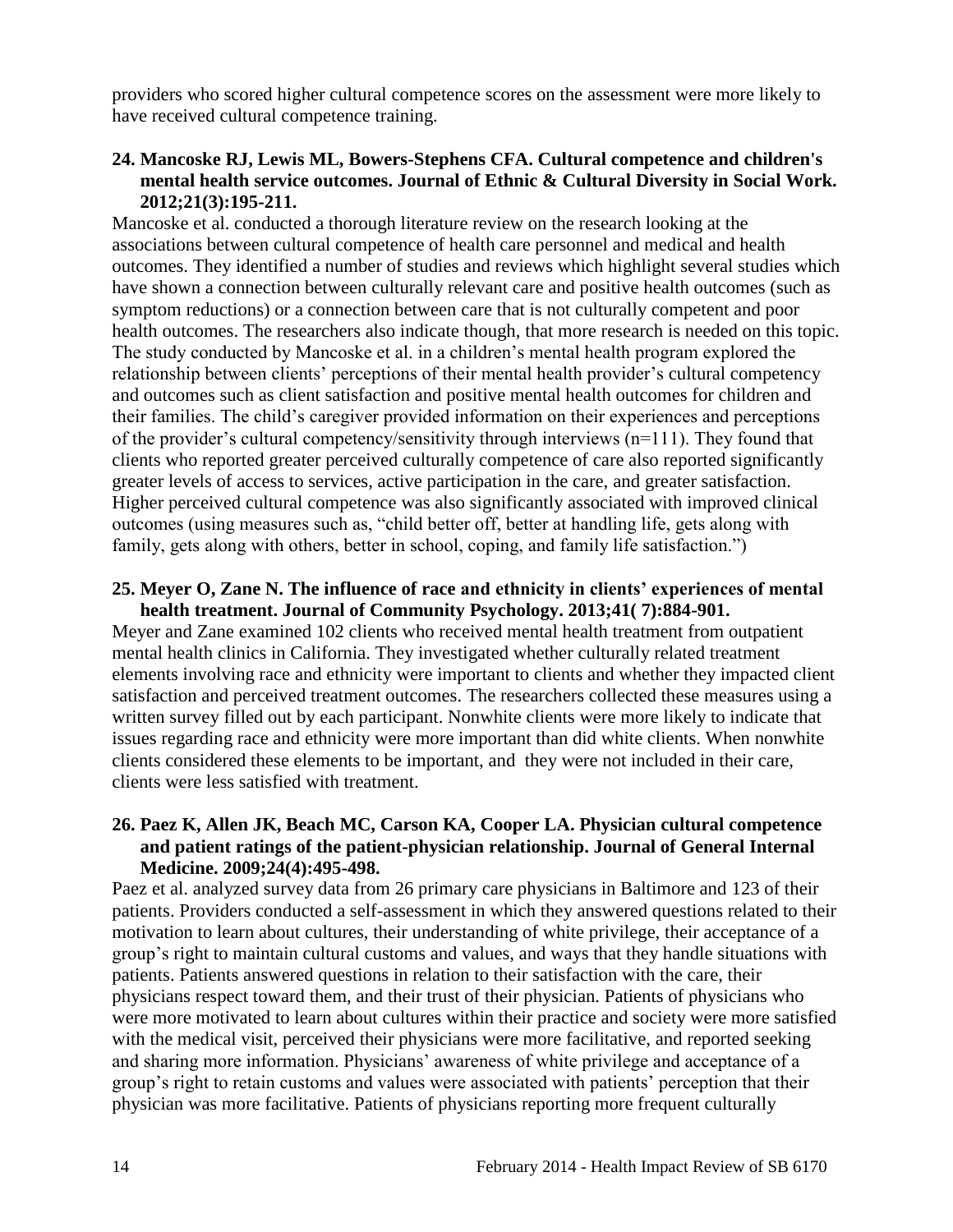competent behaviors were more satisfied and reported seeking and sharing more information with their physicians.

#### **27. Tucker CM, Marsiske M, Rice KG, Nielson JJ, Herman K. Patient-centered culturally sensitive health care: Model testing and refinement. Health psychology : Official Journal of the Division of Health Psychology, American Psychological Association. 2011;30(3):342-350.**

Tucker et al. recruited predominantly low-income African American (n=110) and non-Hispanic white American (n=119) patients from community-based primary care clinics to complete written questionnaires about perceived provider cultural sensitivity, and their own adherence to treatment. They used the Tucker Culturally Sensitive Health Care Inventory and other instruments. The researchers found that patient's perceptions of provider cultural sensitivity and treatment adherence were less than optimal for both racial/ethnic groups. The researchers used statistical modeling and found significant links between perceived provider cultural sensitivity and decreased patient stress and increased treatment adherence variables (i.e., engagement in a health promoting lifestyle, medication adherence, and dietary adherence). They also found that cultural sensitivity had a larger direct impact on both patient satisfaction and dietary adherence for the African American patient group that for the white patient group.

#### **Evidence relating to how patient satisfaction may improve health and health care outcomes and decrease health disparities**

#### *Summary of findings*

There is some evidence that patient satisfaction may lead to improved health and health care outcomes. The evidence on the association between patient satisfaction and improved health outcomes have been mixed, with some studies finding a positive association and other studies finding a null or even negative association. A recent review of the literature on this relationship, though, critiqued the methods of many of these studies and concluded that when patient satisfaction surveys are well-conducted, timely, and specific patient satisfaction is strongly associated with high quality of care measures and positive patient outcomes. Research has found that patient satisfaction is positivity associated with outcomes such as quality of life, decreased pain, and increased adherence to treatment. Note that most of these studies show an association between satisfaction and positive health outcomes but cannot indicate a causal path. Because cultural competency training may increase patient satisfaction particularly among patients from diverse cultural backgrounds, any health benefits associated with patient satisfaction would likely have a greater impact on diverse patient populations, thereby helping to decrease health disparities.

#### *Annotated references*

#### **28. Bennett JK, Fuertes JN, Keitel M, Phillips R. The role of patient attachment and working alliance on patient adherence, satisfaction, and health-related quality of life in lupus treatment. Patient Education and Counseling. 2011;85(1):53-59.**

Bennett et al. conducted an online survey with 193 patients diagnosed with lupus. The survey used questions from a number of instruments designed to assess physician-patient working alliance, patient satisfaction, and patient adherence to treatment. The researchers conducted statistical modeling. They found that a working alliance between the patient and the provider (characterized by agreement, communication on goals and treatment, patient trust and liking of